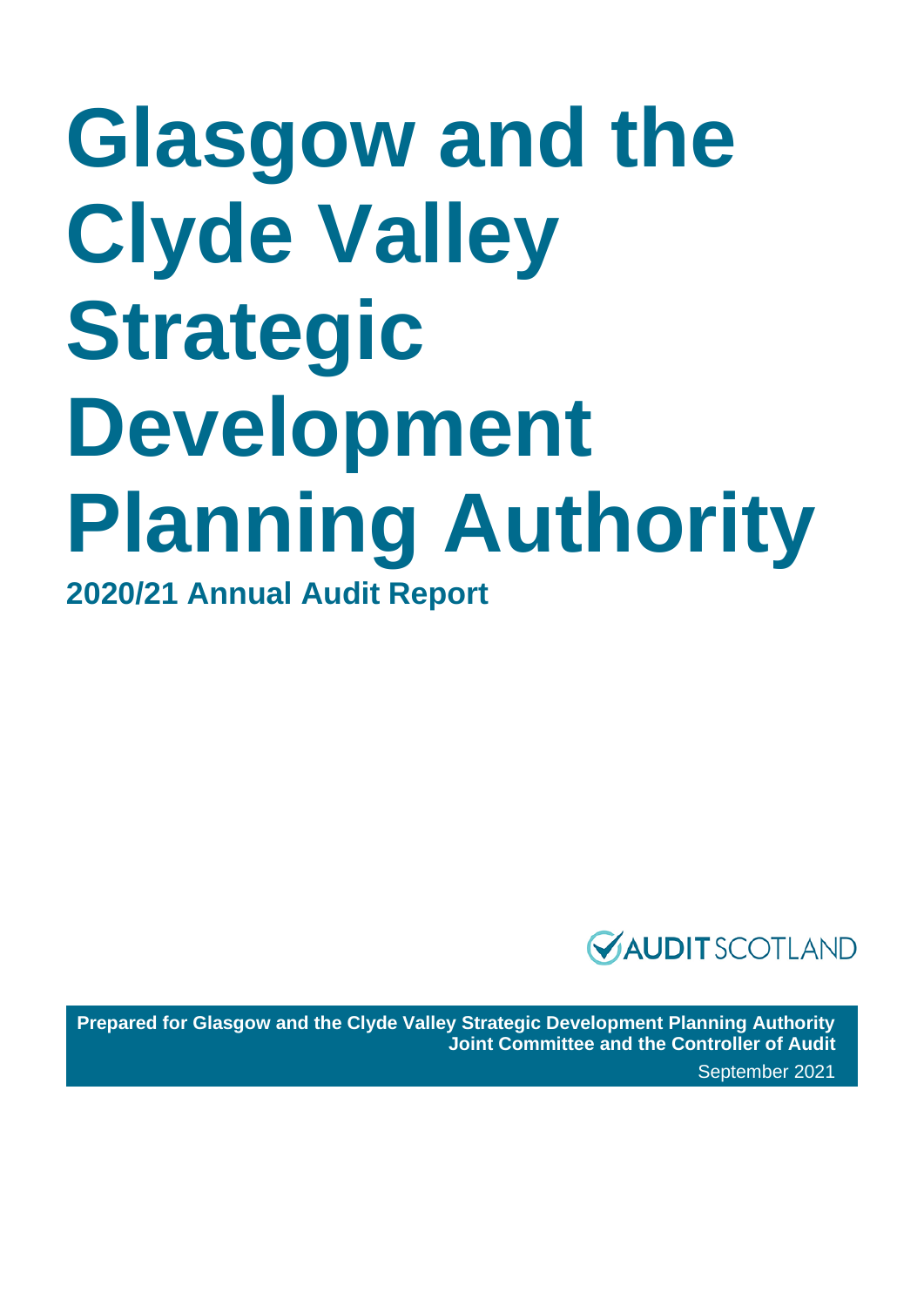## **Contents**

| Key messages                                                       |    |
|--------------------------------------------------------------------|----|
| Introduction                                                       |    |
| Part 1. Audit of 2020/21 annual accounts                           | 6  |
| Part 2. Financial sustainability and Annual Governance Statement 9 |    |
| Appendix 1. Significant audit risks                                | 12 |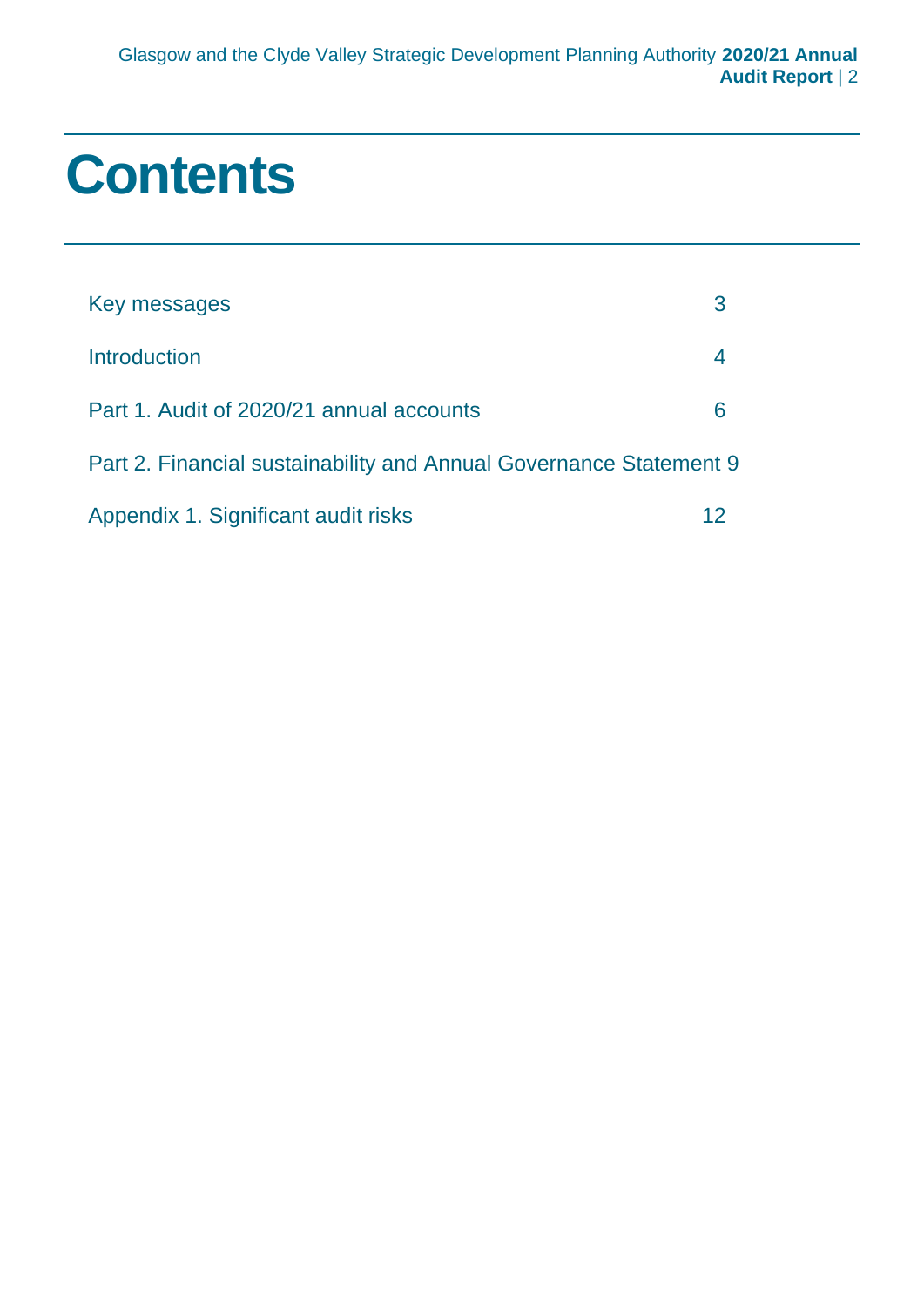# <span id="page-2-0"></span>**Key messages**

### **2020/21 annual report and accounts**

Glasgow and the Clyde Valley Strategic Development Planning Authority's financial statements give a true and fair view and were properly prepared in accordance with the financial reporting framework.

The Management Commentary, the Annual Governance Statement and the audited part of the Remuneration Report were all consistent with the financial statements and properly prepared in accordance with the applicable requirements.

### **Financial sustainability and Annual Governance Statement**

A surplus of £103,930 for the financial year 2020/21 was achieved, compared to a budgeted breakeven position.

The financial planning arrangements in place have allowed management to plan for future pressures and take action where required.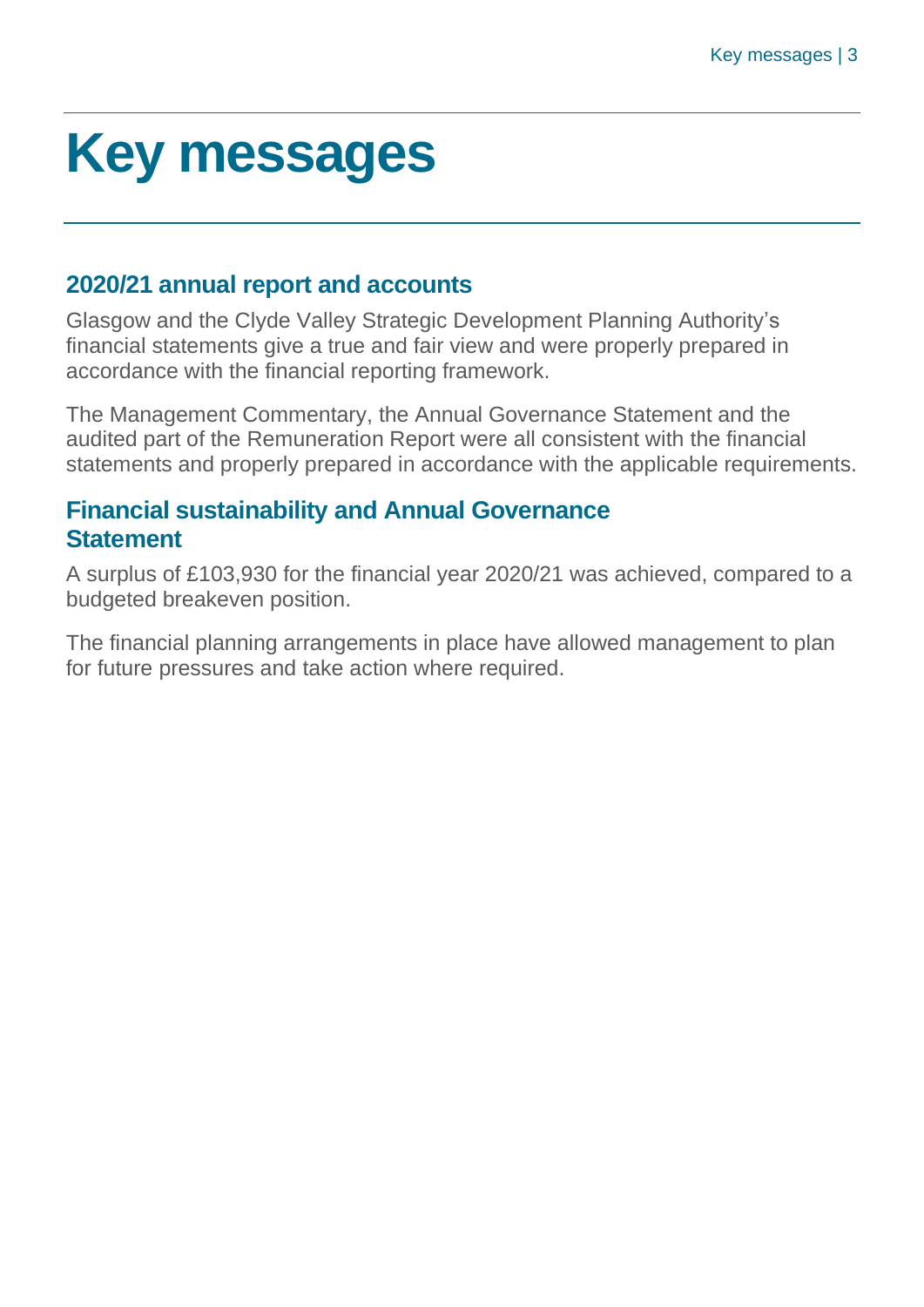## <span id="page-3-0"></span>**Introduction**

**1.** This report summarises the findings from our 2020/21 audit of Glasgow and the Clyde Valley Strategic Development Planning Authority (Clydeplan).

**2.** The scope of our audit was set out in our Annual Audit Plan. This was circulated to members of the Joint Committee outwith the committee cycle. This report comprises the findings from:

- an audit of Clydeplan's annual accounts
- our consideration of financial sustainability and the Annual Governance Statement.

**3.** The global coronavirus pandemic has had minimal impact on Clydeplan during 2020/21.Revised governance procedures have operated effectively throughout the year and are considered reasonable.

#### **Adding value through the audit**

**4.** We add value to Clydeplan through the audit by:

- identifying and providing insight on significant risks, and making clear and relevant recommendations
- sharing intelligence and good practice guides
- providing clear conclusions on financial sustainability and disclosures in the Annual Governance Statement.

**5.** In so doing, we aim to help Clydeplan promote improved standards of governance, better management and decision making and more effective use of resources.

#### **Responsibilities and reporting**

**6.** Clydeplan has primary responsibility for ensuring the proper financial stewardship of public funds. This includes preparing annual accounts that are in accordance with proper accounting practices. Clydeplan is also responsible for compliance with legislation putting arrangements in place for governance, propriety and regularity that enable it to successfully deliver its objectives.

**7.** Our responsibilities as independent auditor appointed by the Accounts Commission are established by the Local Government in Scotland Act 1973, the [Code of Audit Practice \(2016\)](http://www.audit-scotland.gov.uk/report/code-of-audit-practice-2016) and supplementary guidance and International Standards on Auditing in the UK. Local government bodies have a responsibility to have arrangements in place to demonstrate Best Value in how they conduct their activities. Our audit work on Clydeplan's Best Value arrangements is focussed on their use of resources to secure financial sustainability.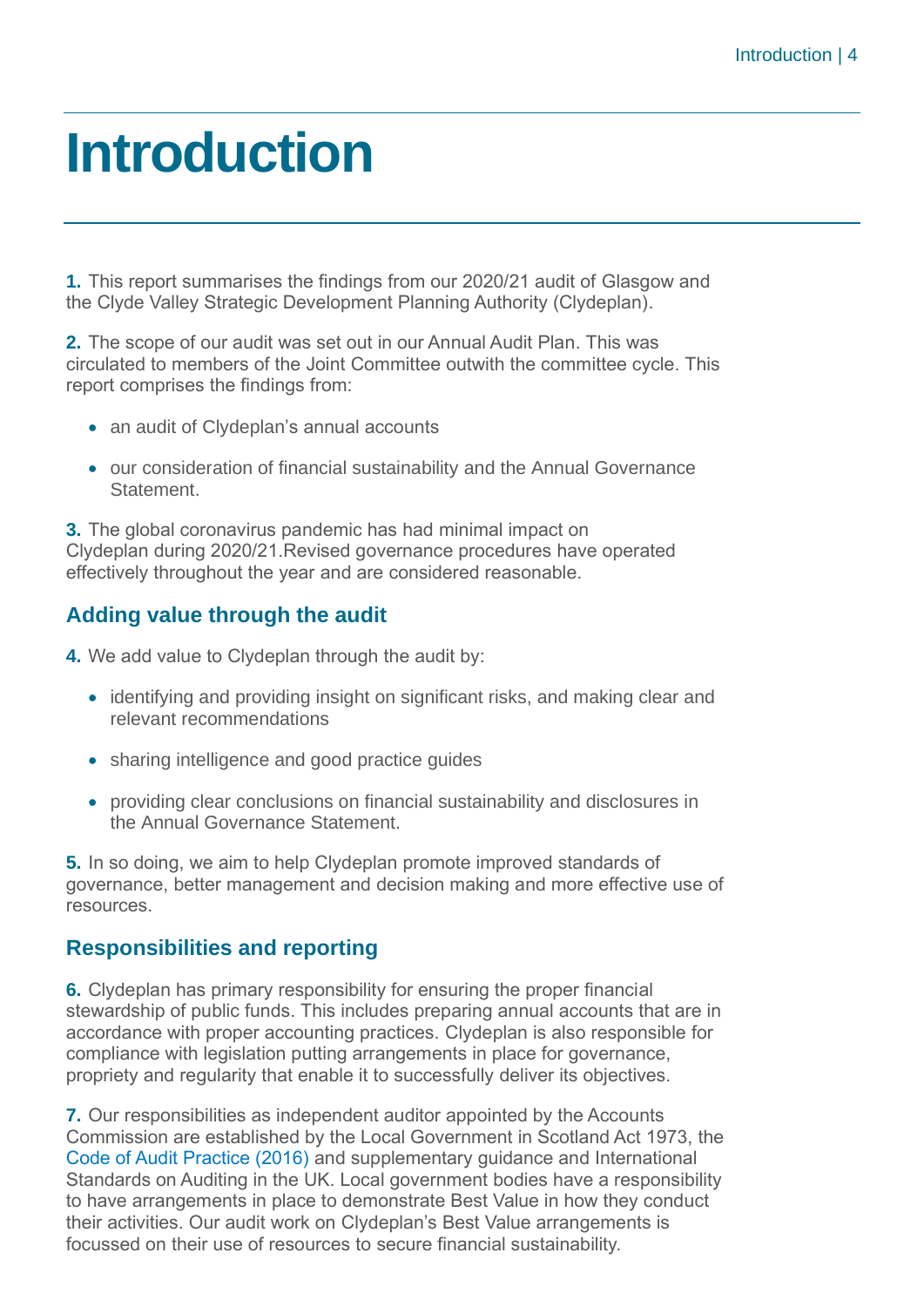**8.** As public sector auditors we give independent opinions on the annual accounts. Additionally, we conclude on the appropriateness of disclosures in the Annual Governance Statement and the appropriateness and effectiveness of the arrangements in place for securing financial sustainability. Further details of the respective responsibilities of management and the auditor can be found in the Code of Audit Practice 2016 and supplementary guidance.

**9.** The [Code of Audit Practice 2016](http://www.audit-scotland.gov.uk/report/code-of-audit-practice-2016) (the Code) includes provisions relating to the audit of small bodies. Where the application of the full wider audit scope is judged by auditors not to be appropriate to an audited body then the annual audit work can focus on the appropriateness of the disclosures in the Annual Governance Statement and the financial sustainability of the body and its services. As highlighted in our 2020/21 Annual Audit Plan, due to the volume and lack of complexity of the financial transactions, we applied the small body provisions of the Code to the 2020/21 audit.

**10.** This report raises matters from our audit. The weaknesses or risks identified are only those which have come to our attention during our normal audit work and may not be all that exist. Communicating these does not absolve management from its responsibility to address the issues we raise and to maintain adequate systems of control.

#### **Auditor Independence**

**11.** We confirm that we comply with the Financial Reporting Council's Ethical Standard. We have not undertaken any non-audit related services and therefore the 2020/21 audit fee of £3,040 as set out in our Annual Audit Plan, remains unchanged. We are not aware of any relationships that could compromise our objectivity and independence.

**12.** This report is addressed to both Clydeplan and the Controller of Audit and will be published on Audit Scotland's website [www.audit-scotland.gov.uk](http://www.audit-scotland.gov.uk/) in due course.

**13.** We would like to thank management and staff for their cooperation and assistance during the audit, particularly given the difficulties of auditing remotely during the COVID-19 pandemic.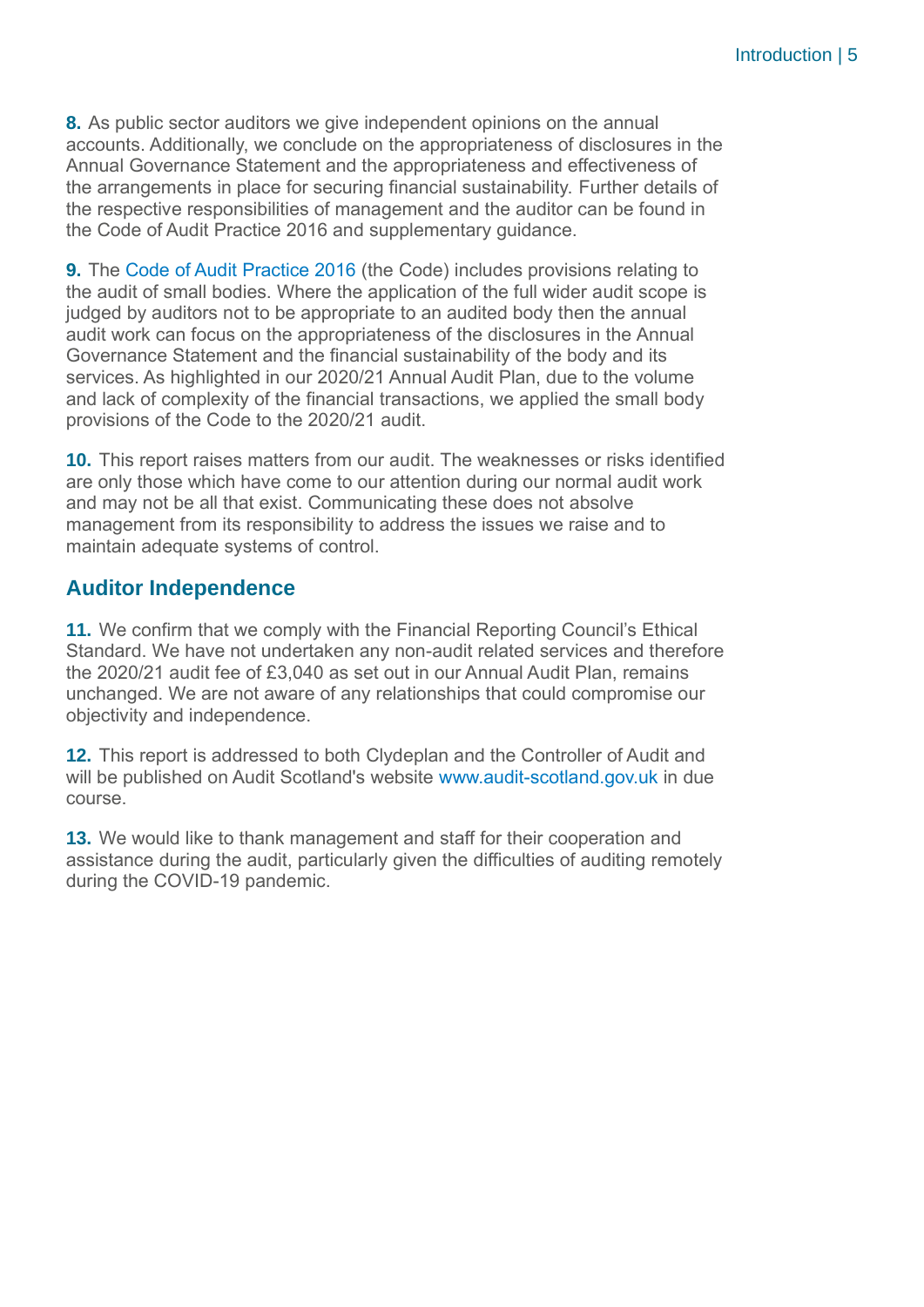# <span id="page-5-0"></span>**Part 1. Audit of 2020/21 annual accounts**

The principal means of accounting for the stewardship of resources and performance

### **Main judgements**

Clydeplan's financial statements give a true and fair view and were properly prepared in accordance with the financial reporting framework.

The Management Commentary, the Annual Governance Statement, and the audited part of the Remuneration Report were all consistent with the financial statements and properly prepared in accordance with the applicable requirements.

#### **Our audit opinions on the annual accounts are unmodified**

**14.** The annual accounts for the year ended 31 March 2021 were approved by the Joint Committee on 13 September 2021. As reported in the independent auditor's report:

- the financial statements give a true and fair view and were properly prepared in accordance with the financial reporting framework
- the Management Commentary, the Annual Governance Statement and the audited part of the Remuneration Report were all consistent with the financial statements and properly prepared in accordance with the applicable requirements
- we have nothing to report in respect of those matters which we are required by the Accounts Commission to report by exception.

#### **The annual accounts were signed off in line with the agreed timetable**

**15.** The unaudited annual accounts were received in line with our revised agreed audit timetable on 15 June 2021. There has been limited impact of -Covid-19 on the audit process. The physical limitations on access to records and systems did not impact on or delay the audit and Clydeplan staff were supported in homeworking during the period of the outbreak.

**16.** The unaudited annual accounts provided for audit were complete and of a good standard and finance staff provided good support to the audit team which helped ensure the final accounts audit process ran smoothly.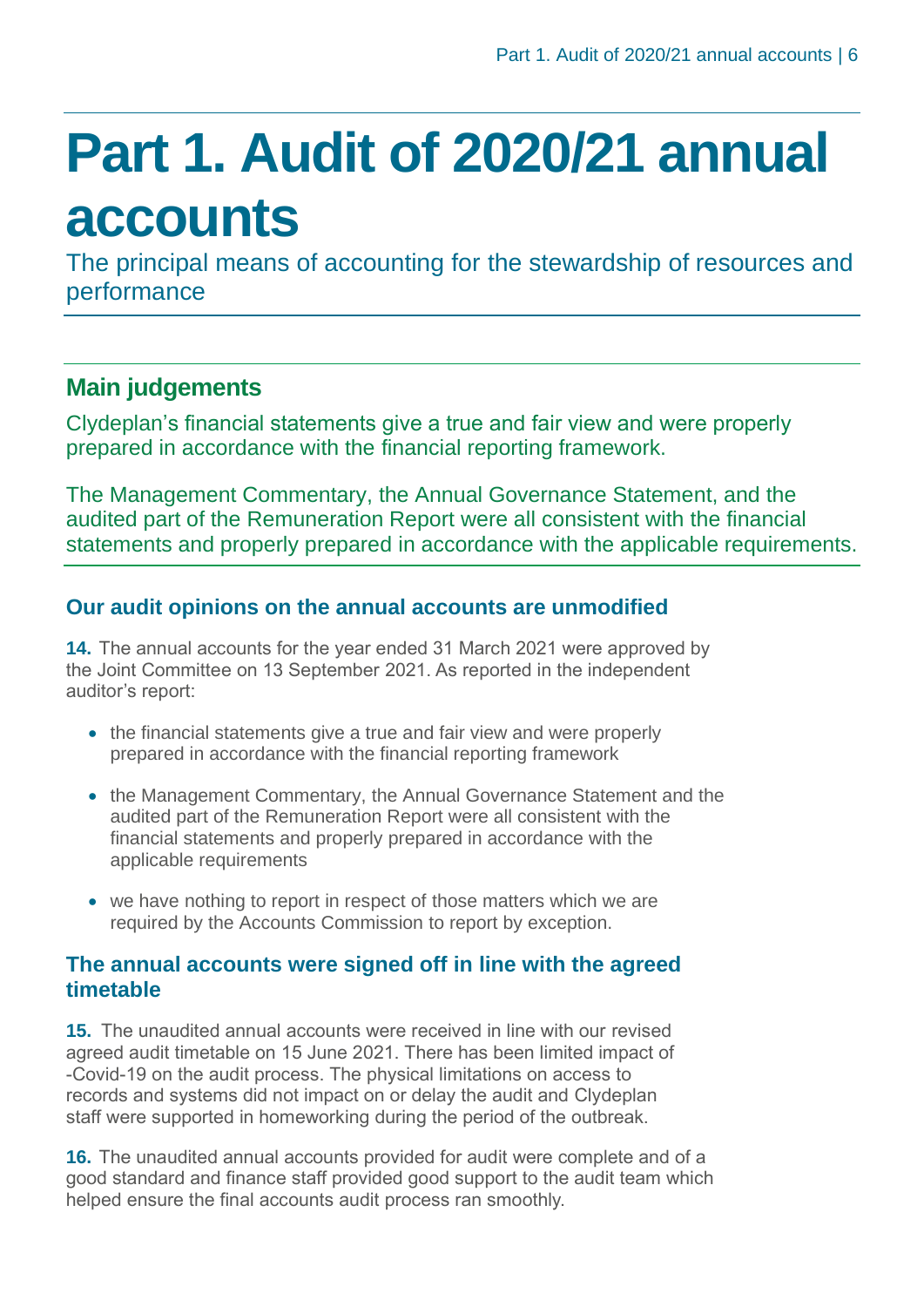#### **Overall materiality is £10,000**

**17.** Our initial assessment of materiality was carried out during the planning phase of the audit. This was reviewed on receipt of the unaudited annual accounts and it was concluded no changes were required to our planned levels. Materiality is summarised in [Exhibit](#page-6-0) 1.

#### <span id="page-6-0"></span>**Exhibit 1 Materiality values**

| <b>Materiality level</b> | <b>Amount</b> |
|--------------------------|---------------|
| Overall materiality      | £10,000       |
| Performance materiality  | £7,000        |
| Reporting threshold      | £1,000        |

#### Source: Annual Audit Plan 2020/21

#### **[Appendix 1](#page-11-0) identifies the main risks of material misstatement and our audit work to address these**

**18.** [Appendix 1](#page-11-0) provides our assessment of risks of material misstatement in the annual accounts. These risks influence our overall audit strategy, the allocation of staff resources to the audit and inform where the efforts of the team are directed. It also identifies the work we undertook to address these risks and our conclusions from this work.

#### **We have three significant findings to report on the accounts**

**19.** International Standard on Auditing (UK) 260 requires us to communicate significant findings from the audit to those charged with governance, including our view about the qualitative aspects of the body's accounting practices, covering accounting policies, accounting estimates and financial statements disclosures. We have identified the following issues per Exhibit 2.

#### **Exhibit 1**

#### **Significant findings from the audit of the financial statements**

| <b>Issue</b>                                                                                                                                                                                                                                                  | <b>Resolution</b>                                                                               |
|---------------------------------------------------------------------------------------------------------------------------------------------------------------------------------------------------------------------------------------------------------------|-------------------------------------------------------------------------------------------------|
| 1. West Regent Street Expenditure                                                                                                                                                                                                                             | The 2020/21 accounts were amended to                                                            |
| Expenditure items totalling £12,153 in relation to<br>the West Regent Street lease had been recorded<br>in the 2020/21 financial year but related to<br>2019/20. These invoices had been omitted from the<br>2019/20 accounts, resulting in an understatement | remove the £12,153 West Regent Street<br>expenditure from 2020/21 and record<br>within 2019/20. |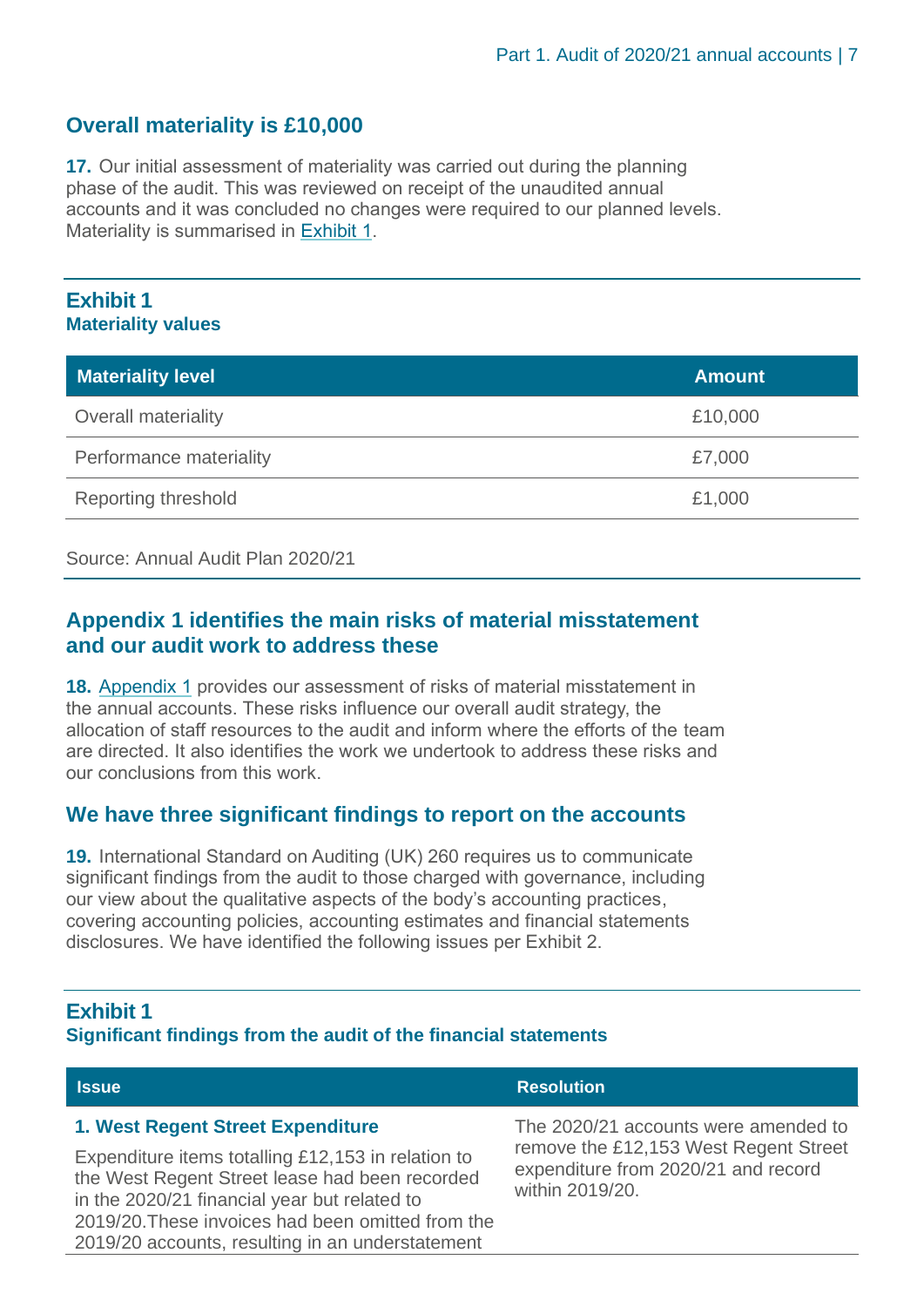| <b>Issue</b>                                                                                                                                                                                                                                                                                                                                                                                                                   | <b>Resolution</b>                                                                                                                                                                                                                                                                                                                                                                    |
|--------------------------------------------------------------------------------------------------------------------------------------------------------------------------------------------------------------------------------------------------------------------------------------------------------------------------------------------------------------------------------------------------------------------------------|--------------------------------------------------------------------------------------------------------------------------------------------------------------------------------------------------------------------------------------------------------------------------------------------------------------------------------------------------------------------------------------|
| of expenditure in 2019/20 and an overstatement in<br>2020/21.                                                                                                                                                                                                                                                                                                                                                                  |                                                                                                                                                                                                                                                                                                                                                                                      |
| 2. Clyde Estuary Forum<br>Income and expenditure of £96,000 in relation to<br>the Clyde Estuary Forum had been recorded within<br>the 2020/21 financial statements. We confirmed<br>this is an agency agreement where funds are<br>transferred by Clyde Marine, and held until<br>payments of invoices are made. As a result the<br>expenditure and income should not be recorded<br>within the financial statements.          | The 2020/21 accounts were adjusted to<br>remove the £96,000 of income and<br>expenditure in relation to Clyde Estuary<br>Forum and an Agency note added to<br>reflect the arrangement. A similar issue<br>in 2019/20 has led to a restatement of<br>gross income and gross expenditure;<br>there is no impact on the Surplus/Deficit<br>on the Provision of Services in the<br>CIES. |
| 3. Goodwin<br>The Chief Secretary to the Treasury has made a<br>'Written Ministerial Statement' (WMS) in respect of<br>survivor benefits payable from the Teachers'<br>Pension Scheme in England. Following an<br>employment tribunal, survivor benefits payable to<br>male survivors of females in opposite sex<br>marriages will be equal to those payable to other<br>categories of survivor. This has implications for the | The 2020/21 accounts have been<br>amended to a reflect a contingent<br>liability in relation to Goodwin as set out<br>in paragraphs 24-30 of CIPFA Bulletin<br>05.                                                                                                                                                                                                                   |

**Adjustments of £108,153 were processed in the annual accounts.** 

Local Government Pension Scheme. The

amended.

legislation / regulations underpinning the various public service pension schemes have not yet been

**20.** We have reviewed the nature and causes of these misstatements and have concluded that they arose from issues that have been isolated and identified in their entirety and do not indicate further systemic error.

**21.** Adjustments made in the audited accounts decreased net expenditure in the Comprehensive Income and Expenditure Statement by £12,153.

**22.** It is our responsibility to request that all misstatements, other than those below the reporting threshold, are corrected, although the final decision on making the correction lies with those charged with governance considering advice from senior officers and materiality. Management have adjusted all identified misstatements above our reporting threshold; there are no unadjusted errors to report.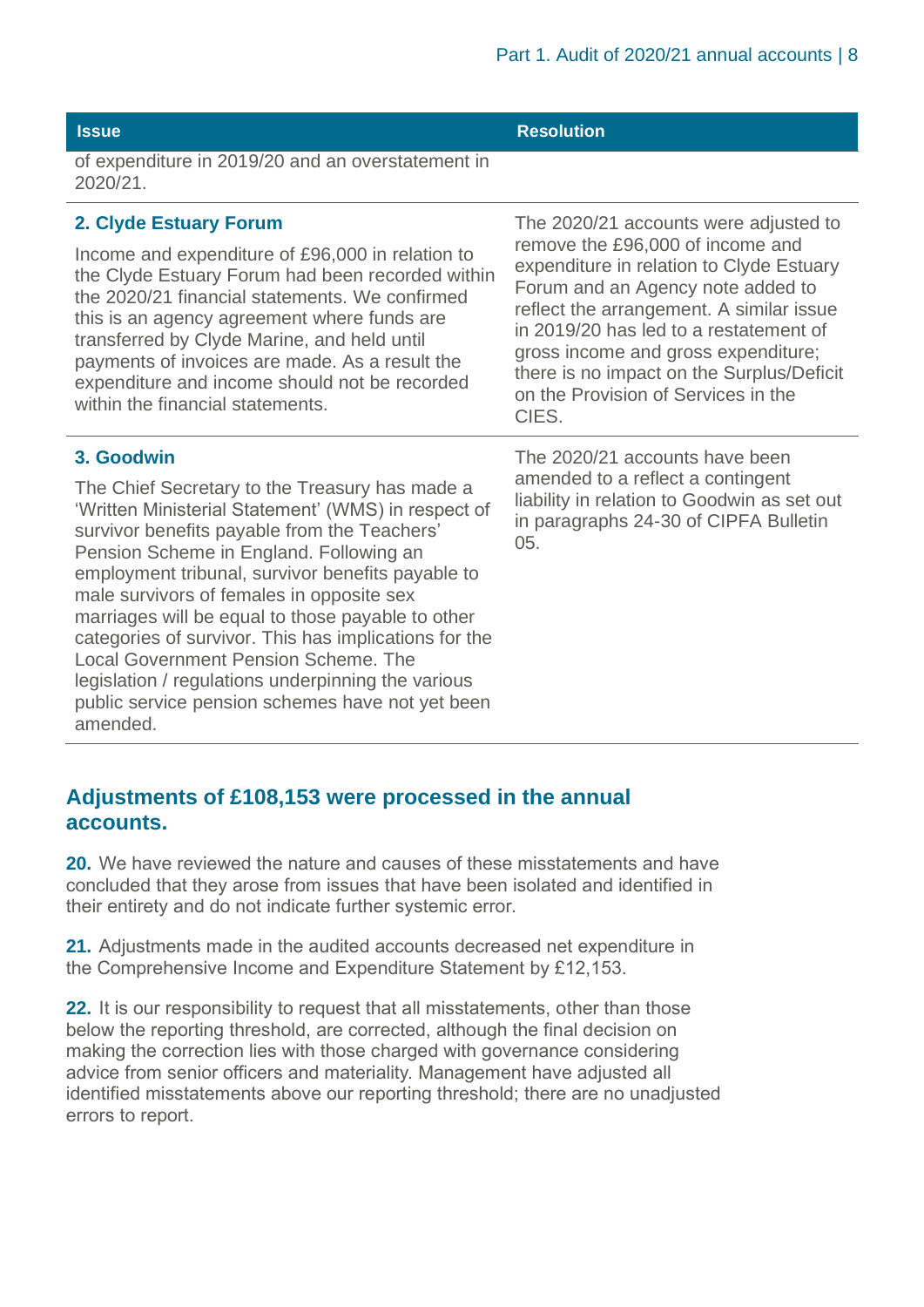# <span id="page-8-0"></span>**Part 2. Financial sustainability and Annual Governance Statement**

Financial sustainability looks forward to the medium and longer term to consider whether the body is planning effectively to continue to deliver its services

### **Main judgements**

A surplus of £103,930 for the financial year 2020/21 was achieved, compared to a budgeted breakeven position.

The audited annual accounts for 2020/21 confirm a useable reserves balance of £383,872 as at 31 March 2021.

#### **Financial performance in 2020/21**

**23.** The Joint Committee approved the 2020/21 budget in December 2019. Total budgeted expenditure was £633,500 and total budgeted income was £633,500. Requisition income remained unchanged at £579,500.

**24.** Actual outturn in 2020/21 was total expenditure of £586,843 and total income of £690,773 resulting in a surplus of £103,930. The main factors regarding variances are set out in the Management Commentary in the annual accounts.

#### **Short term financial planning**

**25.** The Joint Committee approved the 2021/22 budget in December 2020. Total budgeted expenditure was £593,400 and total budgeted income was £438,200. The largest source of income for Clydeplan is requisitions from members and this budget was reduced to £419,500. Requisitions anticipated in 2021/22 are lower than those in prior years because of a refund of earmarked reserves of £160,000.

#### **Medium to long-term financial planning**

**26.** We reviewed the financial planning systems and assessed how effective they are in identifying and addressing risks to financial sustainability across the medium and long term.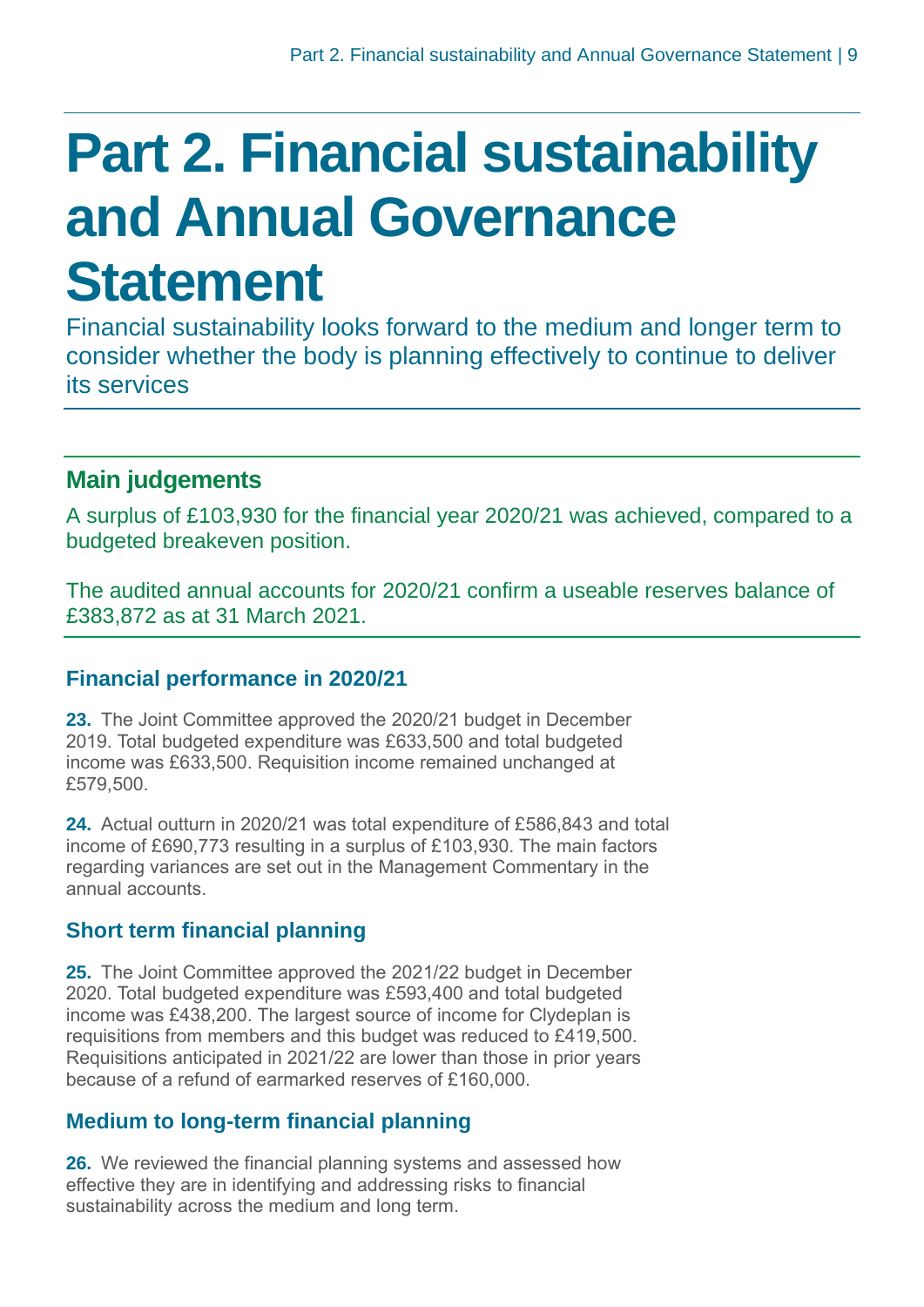**27.** As part of the budget setting process, revenue estimates are prepared for a three-year period. This allows management and members to identify pressures and take early actions to mitigate against these pressures.

**28.** The audited annual accounts for 2020/21 confirm a useable reserve balance of £383,872. In order to ensure the ongoing sustainable funding position of the Joint Committee, requisition income for 2021/22 was approved at pre-2019/20 levels of £579,500 however, as above, a refund of £160,000 is due resulting in total requisition income of £419,500. This results in an anticipated net expenditure position of £155,200 for 2021/22. The Joint Committee's expenditure is projected to require the full requisition income available in the coming years.

**29.** The pre-2019/20 level of requisition is projected in future years post 2021/22 and is important to the financial and operational sustainability of the organisation and maintaining a reserves level which should contain the short-term impact of any other unforeseen risks and events.

**30.** On 25 July 2019, the Planning (Scotland) Bill officially received Royal Assent and became the Planning (Scotland) Act 2019. The Act repeals the provisions requiring the preparation of Strategic Development Plans which are being replaced by provisions for two or more planning authorities acting jointly to prepare Regional Spatial Strategies.

**31.** The most current Clydeplan Strategic Development Plan (2017) will remain in force until the approval of National Planning Framework 4 which is anticipated in 2021. In the interim, as required by the current statutory provisions, Clydeplan will continue to prepare its Development Plan Scheme and Participation Statement, whilst recognising the requirement to support the preparation of National Planning Framework 4. In addition, Clydeplan continues to engage with key stakeholders in developing and undertaking their strategic planning activities.

**32.** At its meeting on 8 March 2021, the Clydeplan Joint Committee agreed to recommend to all eight local authorities that they continue to work jointly to discharge their duty under the Planning (Scotland) Act 2019 to prepare a Regional Spatial Strategy (RSS).

**33.** From the work carried out, we have concluded that Clydeplan has adequate financial planning arrangements in place. Cost pressures are expected to arise in the medium term, mainly due to employee costs. However, the financial planning arrangements in place have allowed management to plan for these pressures and ensure necessary actions are taken when required.

#### **Annual Governance Statement**

**34.** Our review of the Annual Governance Statement assessed the assurances which are provided to the Joint Committee and management regarding the adequacy and effectiveness of the system of internal control which operated in the financial year. The statement also summarises internal audit findings with the Chief Internal Auditor's assurance statement concluding that a 'reasonable level of assurance can be placed upon the adequacy and effectiveness of the Glasgow and Clyde Valley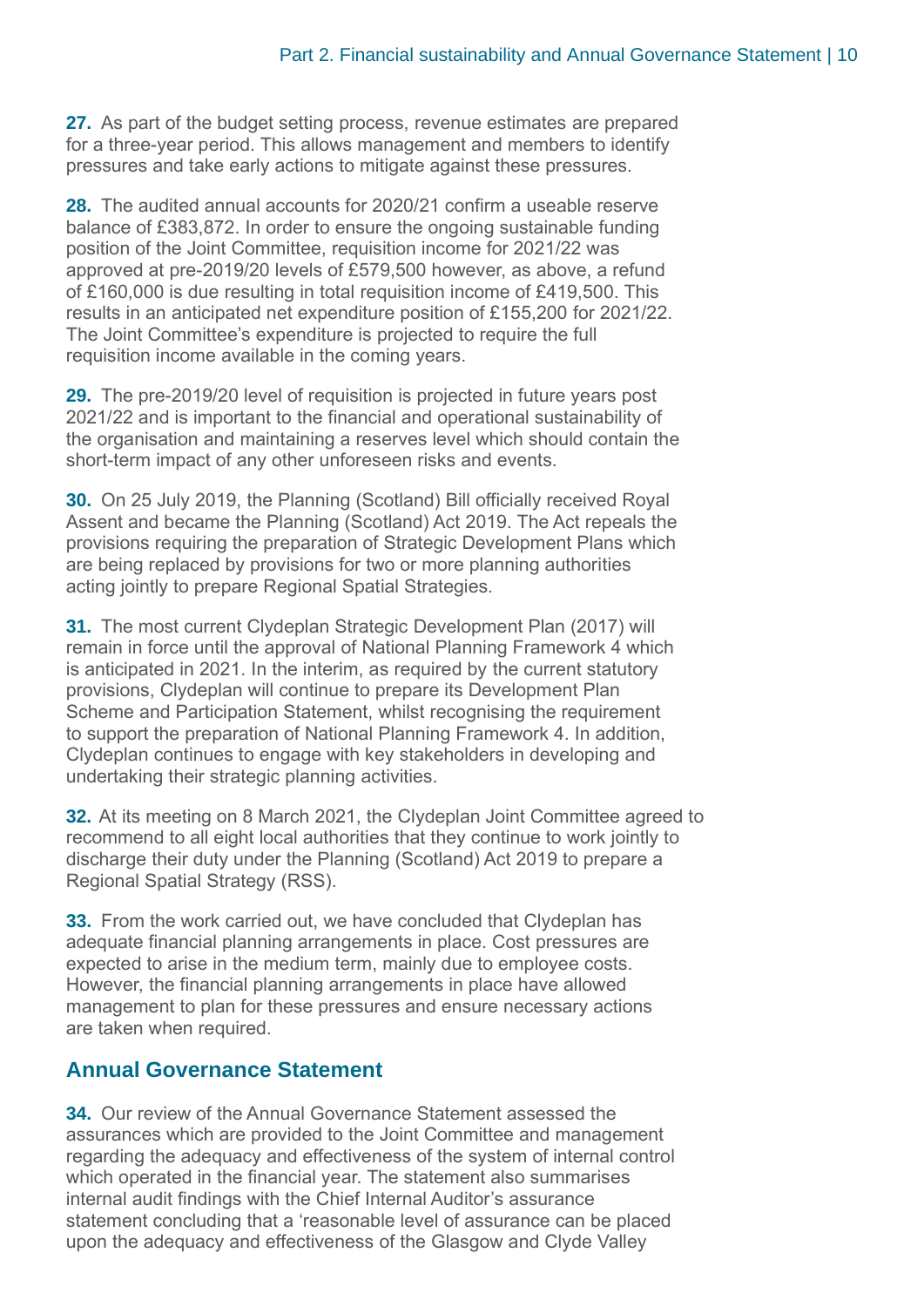Strategic Development Planning Authority's internal control, risk management and governance arrangements'.

**35.** We concluded that the information in the Annual Governance Statement is consistent with the financial statements and complies with the guidance issued by the Scottish Ministers.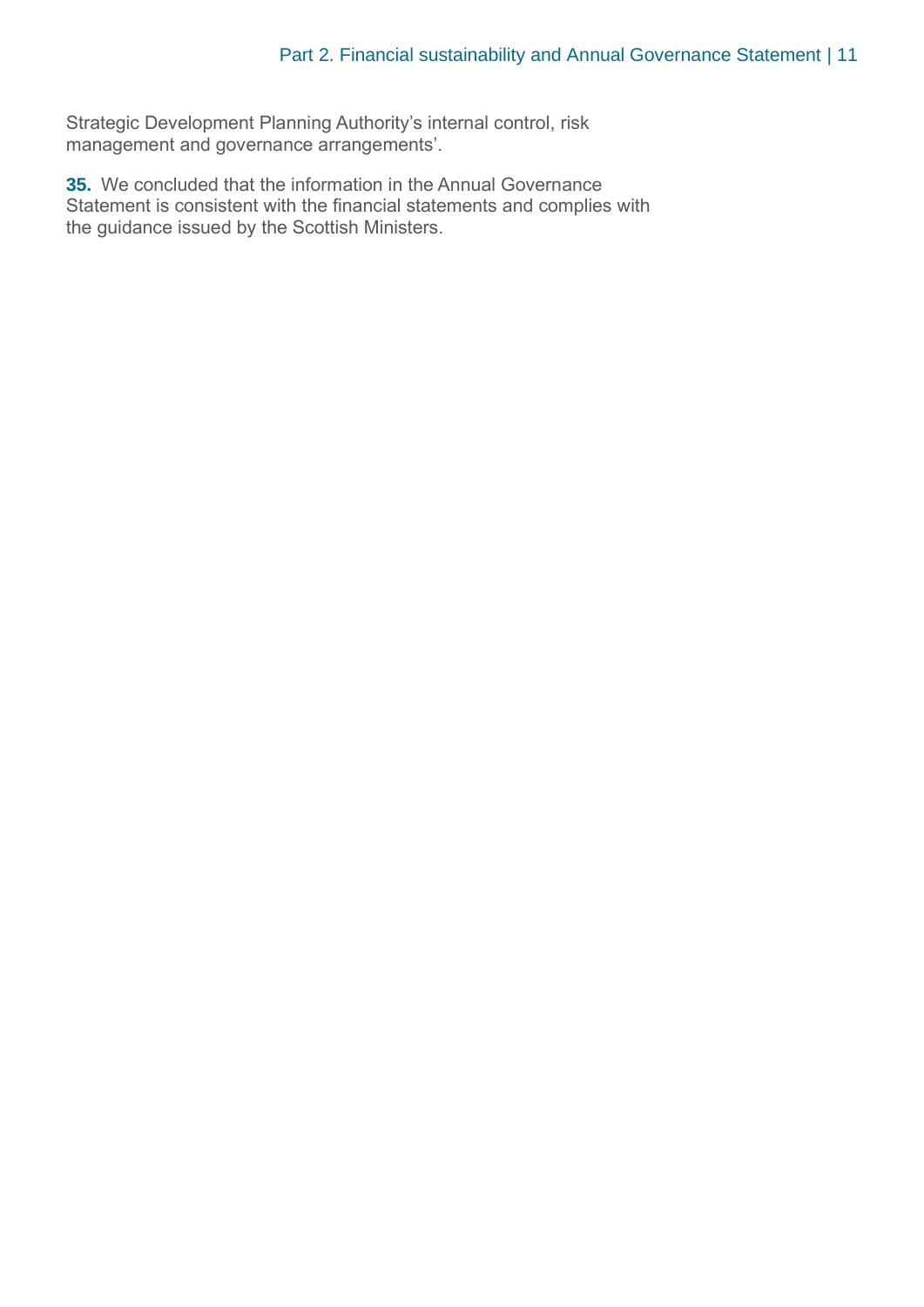# <span id="page-11-0"></span>**Appendix 1. Significant audit risks**

The table below sets out the audit risks we identified during our planning of the audit and how we addressed each risk in arriving at our conclusion.

#### **Risks of material misstatement in the financial statements**

| <b>Audit risk</b>                                                                                                                                                                                                                                                                                                                                                                                                                            | <b>Assurance procedure</b>                                                                                                                                                                                                                                                                         | <b>Results and conclusions</b>                                                                                                                                                                                                                                                                                                                                                                         |
|----------------------------------------------------------------------------------------------------------------------------------------------------------------------------------------------------------------------------------------------------------------------------------------------------------------------------------------------------------------------------------------------------------------------------------------------|----------------------------------------------------------------------------------------------------------------------------------------------------------------------------------------------------------------------------------------------------------------------------------------------------|--------------------------------------------------------------------------------------------------------------------------------------------------------------------------------------------------------------------------------------------------------------------------------------------------------------------------------------------------------------------------------------------------------|
| 1. Risk of material<br>misstatement due to fraud<br>caused by the management<br>override of controls<br><b>International Auditing</b><br>Standards require that audits<br>are planned to consider the<br>risk of material misstatement<br>in the financial statements<br>caused by fraud, which is<br>presumed to be a significant<br>risk in any audit. This<br>includes the risk of fraud due<br>to the management override<br>of controls | Detailed testing of journal<br>entries.<br>Reviewed accounting<br>estimates.<br>Focused testing of accruals<br>and prepayments.<br><b>Evaluated significant</b><br>transactions that are outside<br>the normal course of<br>business.<br>Cut off testing of transaction<br>at and around year-end. | No unusual or inappropriate<br>transactions were identified<br>as part of our detailed journal<br>testing.<br>A review of accounting<br>estimates did not show any<br>evidence of bias.<br>Focused testing of accruals<br>and prepayments did not<br>identify any balances that<br>were incorrectly held on the<br><b>Balance Sheet.</b><br>Focused testing on a sample<br>of transactions outside the |
|                                                                                                                                                                                                                                                                                                                                                                                                                                              |                                                                                                                                                                                                                                                                                                    | normal course of business<br>did not show any evidence of<br>management override of<br>controls.                                                                                                                                                                                                                                                                                                       |
|                                                                                                                                                                                                                                                                                                                                                                                                                                              |                                                                                                                                                                                                                                                                                                    | <b>Conclusion: no evidence of</b><br>management override of<br>controls.                                                                                                                                                                                                                                                                                                                               |
| 2. Estimates and<br>judgements in the valuation<br>of the pension liability                                                                                                                                                                                                                                                                                                                                                                  | Assessed the pension fund<br>actuary and information they<br>provide in accordance with                                                                                                                                                                                                            | A review of the actuary and<br>the assumptions made in<br>calculating the estimated                                                                                                                                                                                                                                                                                                                    |
| Clydeplan recognised a net<br>liability of £0.202 million<br>relating to its share of<br><b>Strathclyde Pension Fund at</b><br>31 March 2020. There is a<br>significant degree of                                                                                                                                                                                                                                                            | <b>ISA 500.</b><br>Reviewed the estimates<br>used, and assumptions made<br>in calculating the pension<br>fund liability.                                                                                                                                                                           | pension liability was<br>performed and no issues<br>were identified. The approach<br>and assumptions used by the<br>actuary were considered<br>reasonable and in line with<br>expectation.                                                                                                                                                                                                             |
| subjectivity in the<br>measurement and valuation                                                                                                                                                                                                                                                                                                                                                                                             | Assessed the completeness<br>and accuracy of information                                                                                                                                                                                                                                           |                                                                                                                                                                                                                                                                                                                                                                                                        |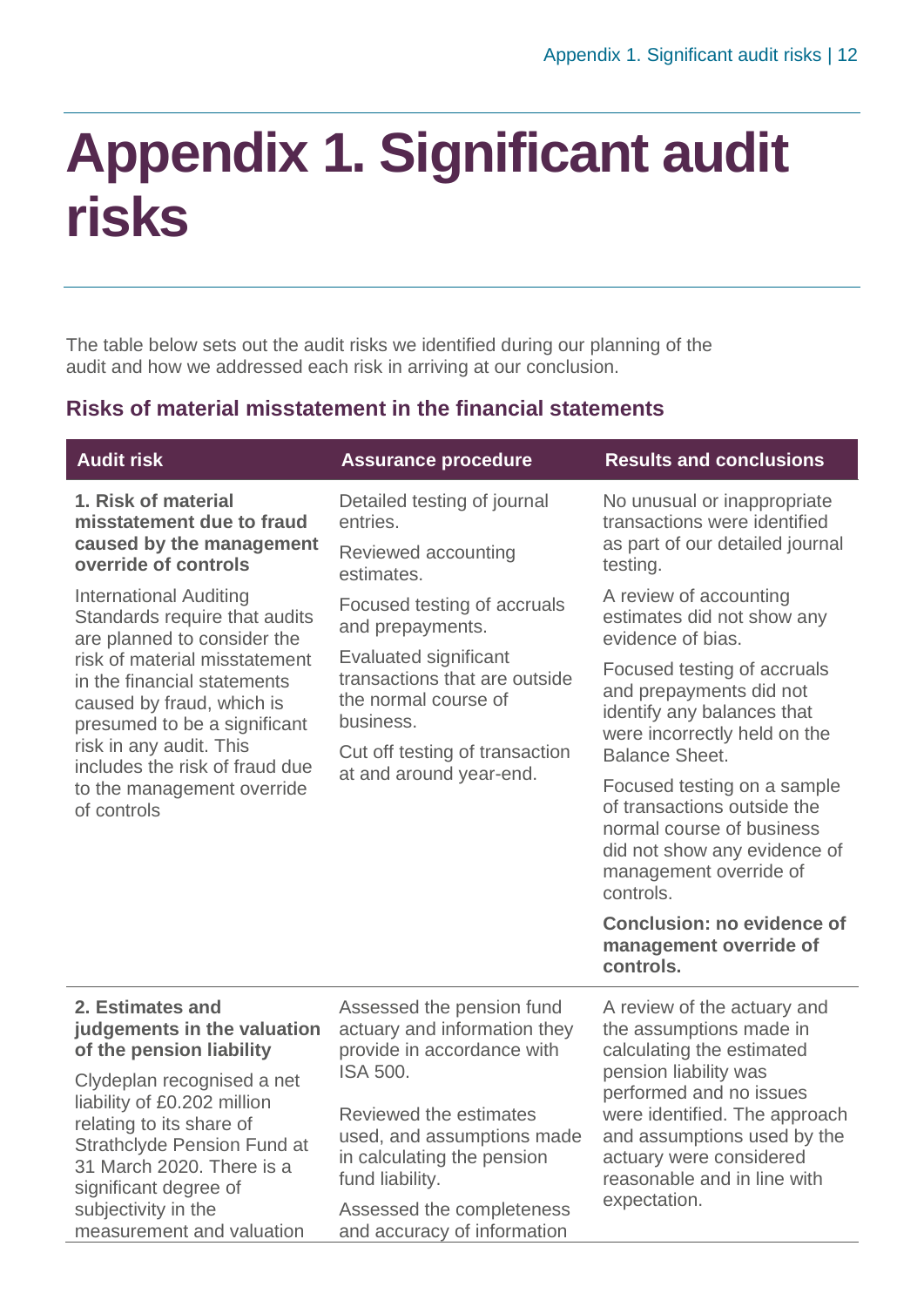work programme relevant to

Regional Spatial Strategy for the Glasgow City Region under the terms of the new

the delivery of the first

Act.

| <b>Assurance procedure</b>                                                                                                                                                                                                                                                                                                            | <b>Results and conclusions</b>                                                                           |
|---------------------------------------------------------------------------------------------------------------------------------------------------------------------------------------------------------------------------------------------------------------------------------------------------------------------------------------|----------------------------------------------------------------------------------------------------------|
| of the pension fund liability.<br>submitted to Strathclyde<br>Pension Fund to support the<br>triennial valuation exercise.<br>specialist assumptions and<br>estimates, and changes can<br>result in material changes to<br>valuation exercise that took<br>reasonable.<br>impact on the 2020/21 annual<br>valuations and set employer | The triennial valuation did not<br>result in any change to<br>Clydeplan's employer<br>contribution rate. |
|                                                                                                                                                                                                                                                                                                                                       | <b>Conclusion: the estimates</b><br>and judgements made in                                               |
|                                                                                                                                                                                                                                                                                                                                       | the calculation of the net<br>pension liability were                                                     |
|                                                                                                                                                                                                                                                                                                                                       |                                                                                                          |
|                                                                                                                                                                                                                                                                                                                                       |                                                                                                          |

#### **Risks identified from the auditor's wider responsibility under the Code of Audit Practice**

| <b>Audit risk</b>                                                                                                                                                                                                                                                                                                                                    | <b>Assurance procedure</b>                                                                                                                                                                    | <b>Results and conclusions</b>                                                                                                                                                                                                                                                                                                                                   |
|------------------------------------------------------------------------------------------------------------------------------------------------------------------------------------------------------------------------------------------------------------------------------------------------------------------------------------------------------|-----------------------------------------------------------------------------------------------------------------------------------------------------------------------------------------------|------------------------------------------------------------------------------------------------------------------------------------------------------------------------------------------------------------------------------------------------------------------------------------------------------------------------------------------------------------------|
| 3. Future operations and<br>structure of Clydeplan<br>Changes in legislation<br>(Planning (Scotland) Act<br>2019) have impacted on the<br>future operations and<br>structure of Clydeplan.<br>Arrangements are still being<br>developed and finalised,<br>however, there is a possibility<br>that the developments could<br>result in changes to the | Reviewed updates and<br>papers reported to the Joint<br>Committee.<br>Discussed with management<br>about developments<br>impacting on the future<br>operations and structure of<br>Clydeplan. | A review of updates and<br>papers to the Joint<br>Committee highlighted that<br>on 8 March 2021, the<br><b>Clydeplan Joint Committee</b><br>agreed to recommend to all<br>eight local authorities that<br>they continue to work jointly<br>to discharge their duty under<br>the Planning (Scotland) Act<br>2019 to prepare a Regional<br>Spatial Strategy (RSS). |
| structure of Clydeplan and<br>the Joint Committee.                                                                                                                                                                                                                                                                                                   |                                                                                                                                                                                               | Clydeplan intend to keep the<br>Joint Committee apprised of<br>any significant changes and<br>work closely with its<br>constituent local authorities<br>and partners to develop a                                                                                                                                                                                |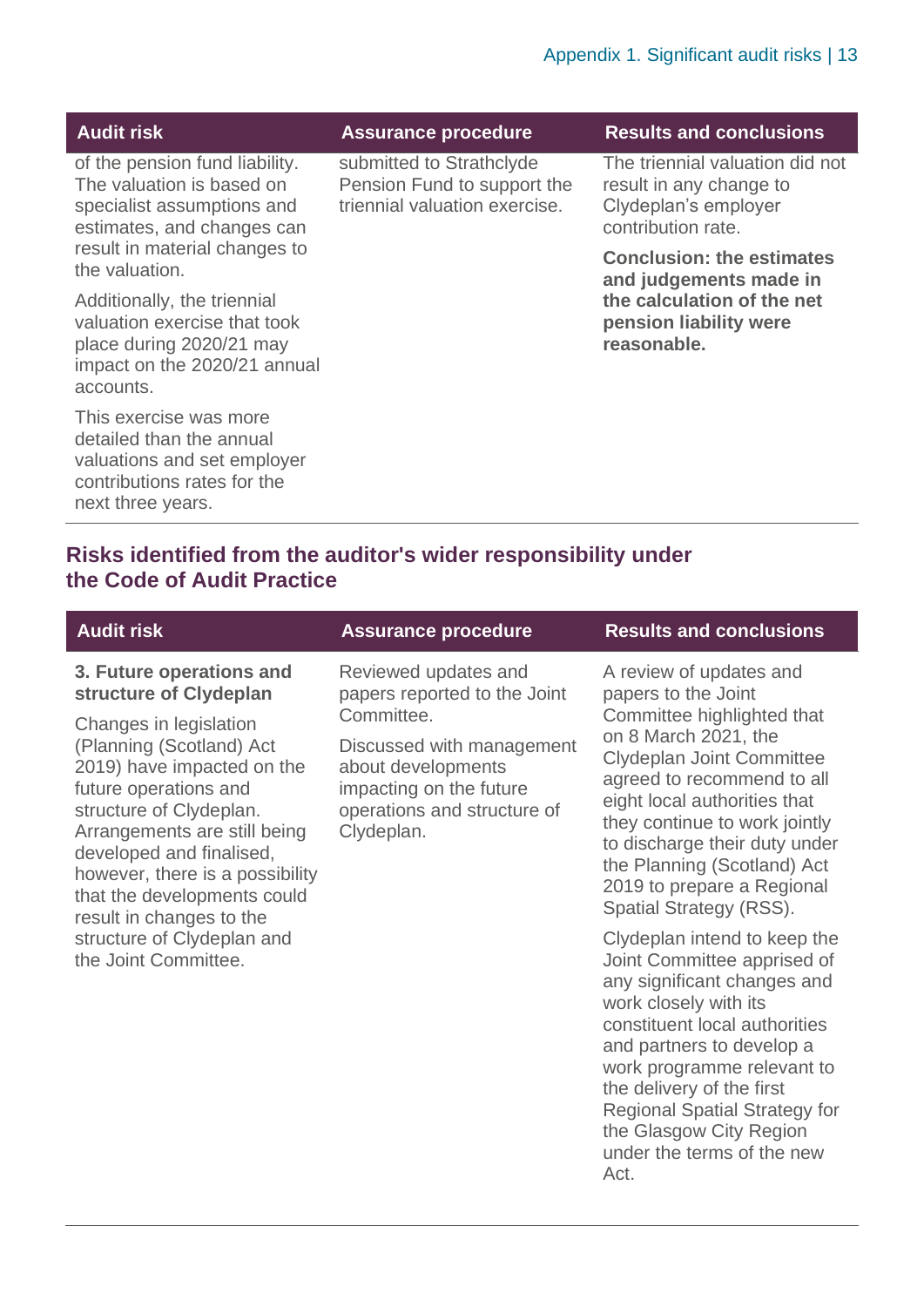| <b>Audit risk</b> | <b>Assurance procedure</b> | <b>Results and conclusions</b>                                                                                                                                      |
|-------------------|----------------------------|---------------------------------------------------------------------------------------------------------------------------------------------------------------------|
|                   |                            | <b>Conclusion: Changes to</b><br>the future operations and<br>structure of Clydeplan and<br>the Joint Committee are yet<br>to be formally agreed and<br>progressed. |